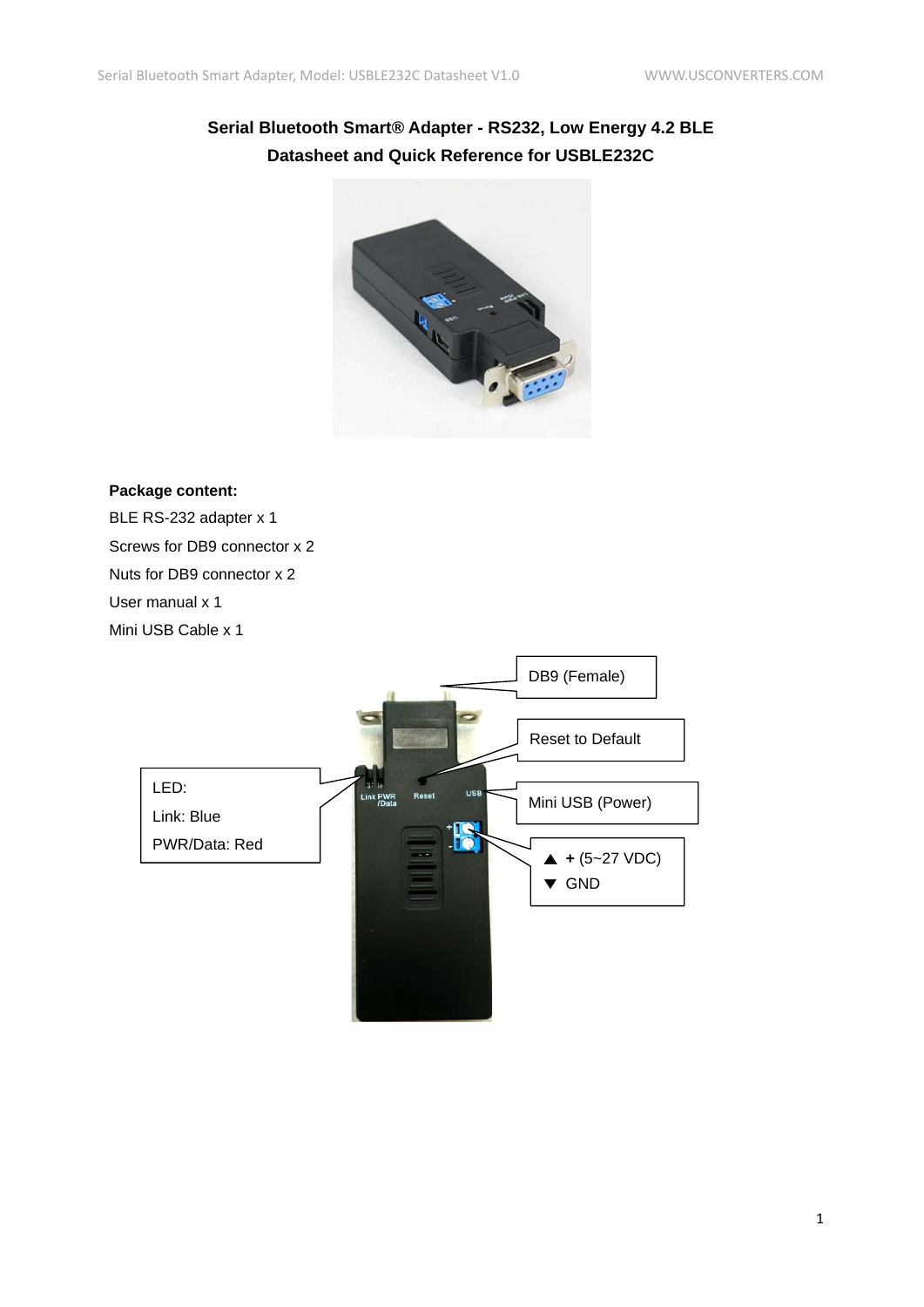| <b>SPECIFICATIONS</b>      |                                                                                                |
|----------------------------|------------------------------------------------------------------------------------------------|
| Part number                | USBLE232C                                                                                      |
| Operating systems          | iOS 5 and later, Windows Phone 8.1, Windows 8 and later, Android 4.3 and later, BlackBerry 10, |
|                            | Linux 3.4 and later through BlueZ 5.0.                                                         |
| Processor                  | Cypress CY8C4128LQI-BL553                                                                      |
| Data payload               | 251 bytes                                                                                      |
| Interface type             | <b>RS232</b>                                                                                   |
| Mode                       | Central or Peripheral (Master or Slave)                                                        |
| Works with iPad/iPod?      | Yes                                                                                            |
| <b>Baud Rate</b>           | 1200, 2400, 4800, 9600, 19200, 38400, 57600, 115200, 230400, 460800, 921600                    |
| Parity                     | None, even, odd                                                                                |
| Stop bits                  | 1, 1, 5, 2                                                                                     |
| Data bits                  | 7,8                                                                                            |
| Flow control               | None, CTS/RTS                                                                                  |
| Operating distance         | Up to 160 feet (50m) in open space                                                             |
| <b>LED lights</b>          | TX, RX, Bluetooth and Power                                                                    |
| DEC/DTE                    | Manual switch                                                                                  |
|                            | - Over the air by iOS and Android app                                                          |
| Parameters configurable by | - Via COM port by AT commands                                                                  |
|                            | - DIP switches                                                                                 |
| RS232 Signals              | TX, RX, CTS, RTS, GND                                                                          |
| Serial port                | 1-port female D-sub 9-pin                                                                      |
| <b>Bluetooth version</b>   | V4.2                                                                                           |
| Programming interfaces     | GATT / UUID                                                                                    |
| Frequency range            | 2.4GHz ISM (2.40000 - 2.4835GHz)                                                               |
| <b>TX Power</b>            | Max. 3 dBm                                                                                     |
| <b>RX Sensitivity</b>      | -89 dBm typical                                                                                |
| TX current consumption     | 15.6 mA (radio only, 0 dbm)                                                                    |
| Antenna                    | Internal                                                                                       |
| Antenna Gain               | max. 2 dB                                                                                      |
| Power supply               | Mini USB, screw terminals or DB9 pin 9: 5 - 27VDC                                              |
| Operating temp.            | -40C to 70C                                                                                    |
| Dimensions                 | 81.6mm x 31.75mm x 17mm mm                                                                     |
| Certifications             | CE, FCC                                                                                        |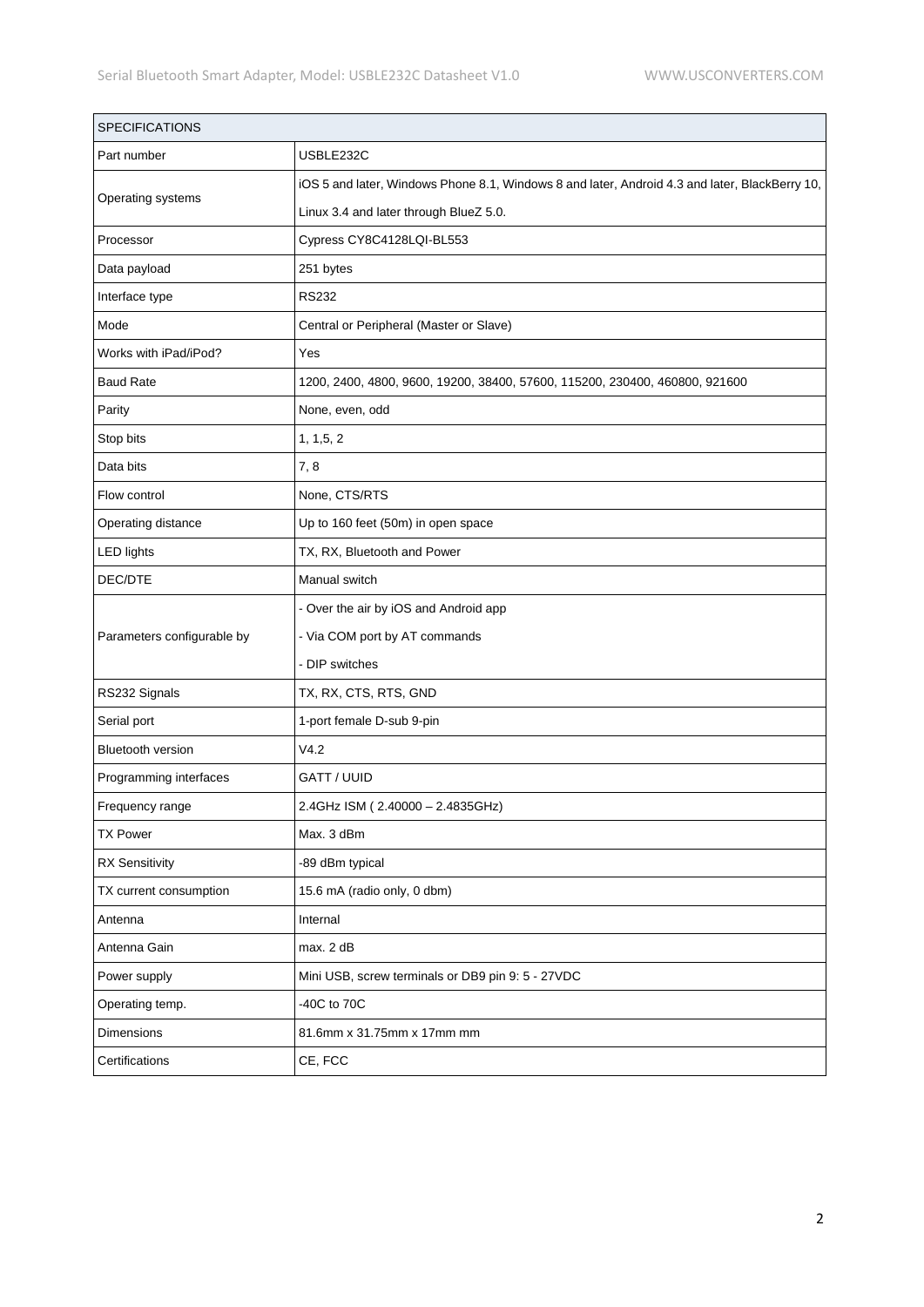### **DB9 connector:**

The converter's DB9 connector can be secured with either screws or nuts (both are included).



**Rear Side:**



#### **Switch configuration:**

| Configuration by | CTS/RTS    | Stop Bit       | Parity          | Role     | <b>Baud Rate</b> |
|------------------|------------|----------------|-----------------|----------|------------------|
| 9                | 8          | $\overline{7}$ | $6 - 5$         | 4        | $3 - 2 - 1$      |
| 0: DIP Switches  | 0: Disable | 0:1            | <b>00: None</b> | 0:Slave  | 110:2400         |
| 1: AT commands   | 1: Enable  | 1:2            | $01:$ Odd       | 1:Master | 111:4800         |
| or app.          |            |                | $10:$ Odd       |          | 000:9600         |
|                  |            |                | 11: Even        |          | 001:19200        |
|                  |            |                |                 |          | 010:38400        |
|                  |            |                |                 |          | 011:57600        |
|                  |            |                |                 |          | 100:115200       |
|                  |            |                |                 |          | 101:230400       |

Default values are in bold **red** color.

The GATT service / tablet apps and AT commands will support more settings than the DIP switches.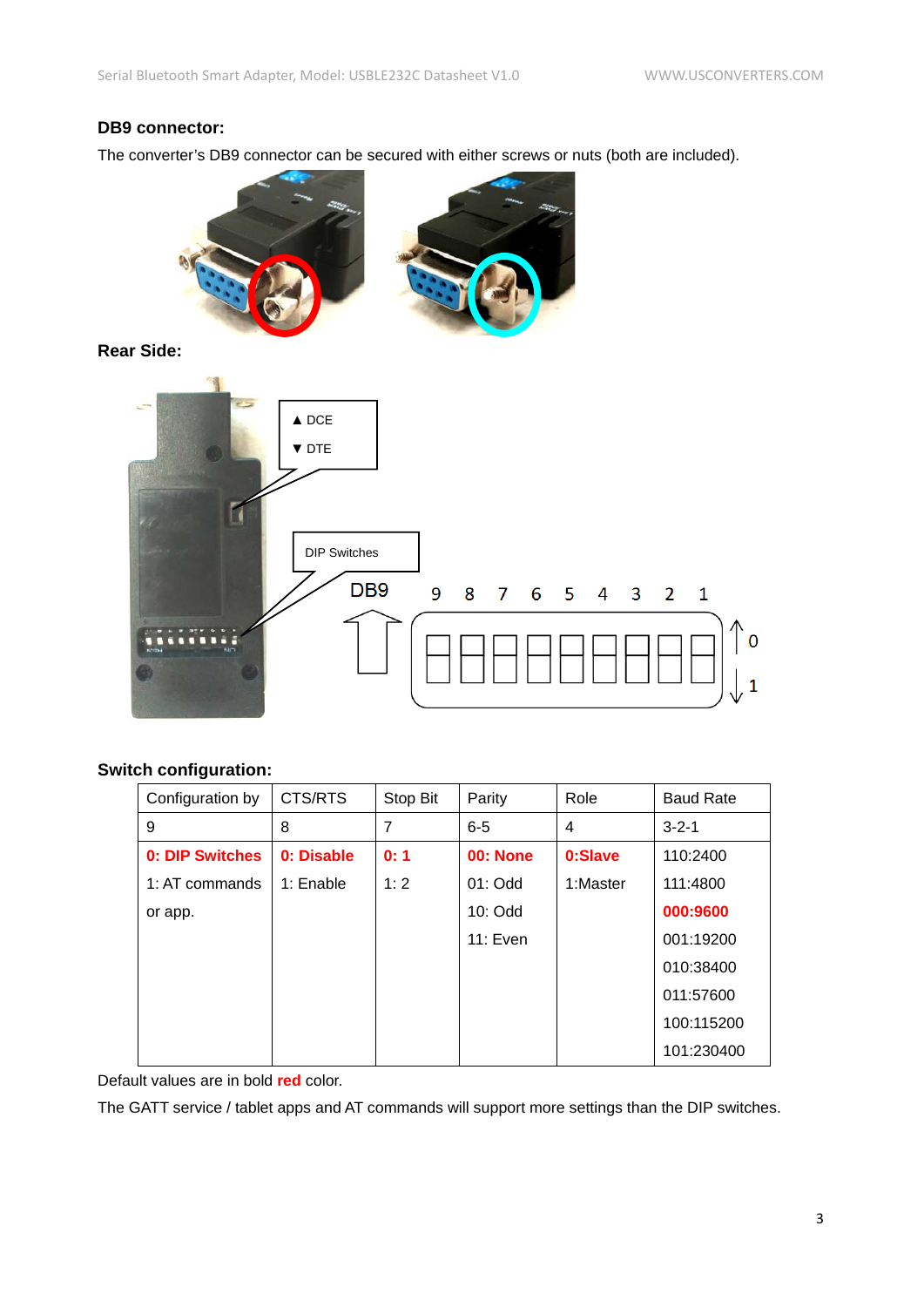| <b>Pin</b> | Signal     | <b>DTE Direction</b> | <b>DCE Direction</b> | <b>Description</b>        |
|------------|------------|----------------------|----------------------|---------------------------|
| 1          | N/A        |                      |                      |                           |
| 2          | TxD        | Output               | Input                | <b>Transmitted data</b>   |
| 3          | <b>RxD</b> | Input                | Output               | Received data             |
| 4          | N/A        |                      |                      |                           |
| 5          | <b>GND</b> |                      |                      | Ground                    |
| 6          | N/A        |                      |                      |                           |
| 7          | CTS        | Input                | Output               | Clear to send             |
| 8          | RTS.       | Output               | Input                | Request to send (Default) |
| 9          | <b>VCC</b> |                      |                      | Power Input (5~27 VDC)    |

## **RS232 Interface (Female)**

| <b>LED Status</b>        | <b>Description</b>   |
|--------------------------|----------------------|
| Data LED flash           | Data transmission    |
| Data LED solid on        | No data transmission |
| Link LED solid on        | <b>BLE Link</b>      |
| Link LED flash           | No Link              |
| Data & Link LED solid on | DFU/OTA Mode         |

#### **Power supply:**

Voltage: 5 - 27 VDC, **Do NOT exceed 27VDC!**

The adapter can be powered by: Mini USB, screw terminals or pin9 in the DB9 connector.

**Do NOT power the adapter by more than two sources.**

## **Default values:**

- Baud rate: 9600 bps
- Data bit: 8
- **•** Parity: none
- Stop bit: 1
- **•** Flow control: none
- Device Name: USBLE232C
- $\bullet$  Pin code: 123456

### **Reset button:**

Press the reset button for about 5 seconds and the adapter will reset to factory settings. A power cycle is recommended after reset.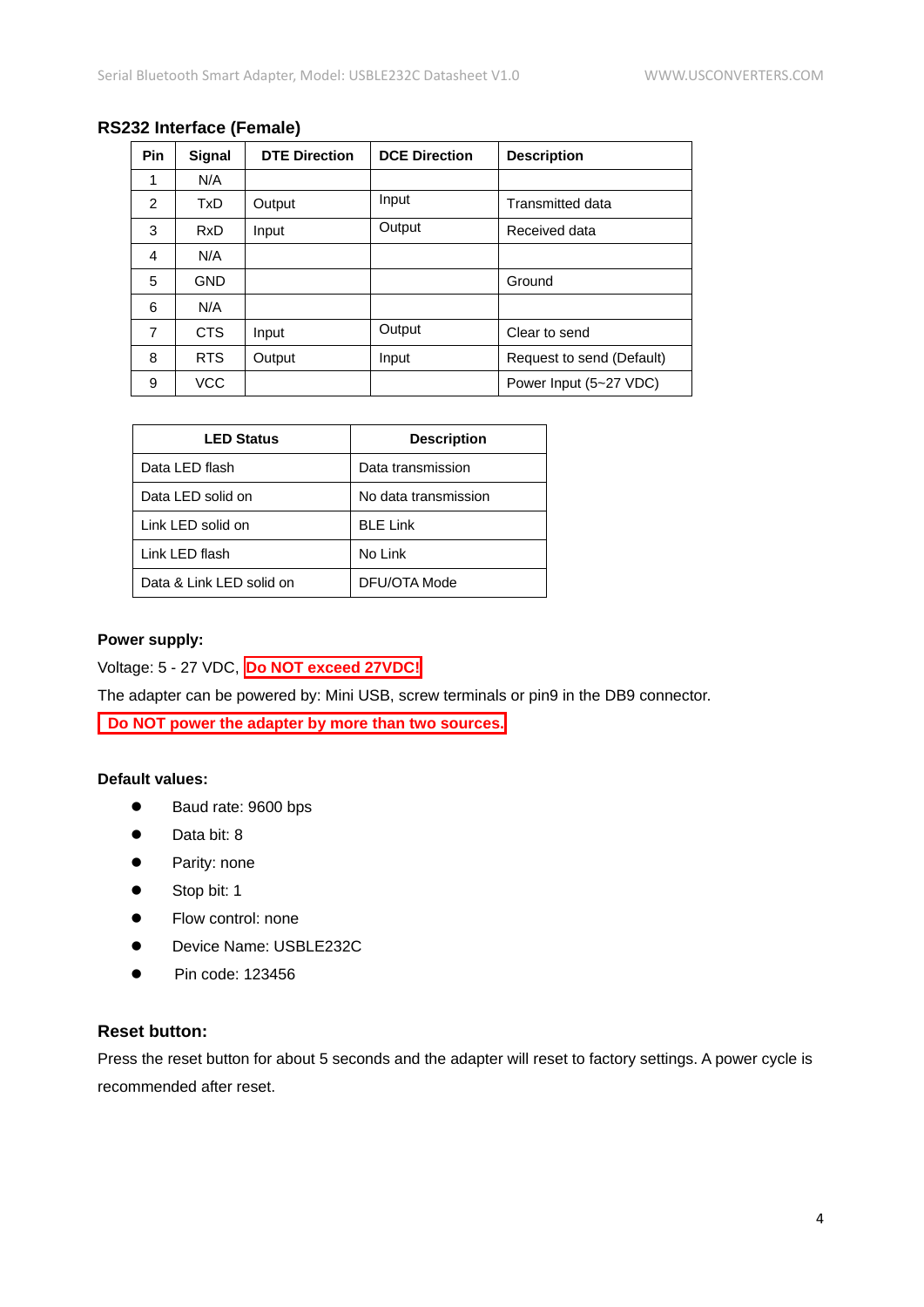# **GATT Service:**

# Programming Interfaces:

| <b>GATT</b>                          | <b>UUID</b>                          |
|--------------------------------------|--------------------------------------|
| <b>UUID</b> Device Information       | 0000180A-0000-1000-8000-00805F9B34FB |
| <b>UUID Firmware Revision String</b> | 00002A26-0000-1000-8000-00805F9B34FB |
| UUID_NOTIFY (~20 bytes)              | 00031234-0000-1000-8000-00805F9B0130 |
| UUID_RxData (~20 bytes)              | 00031234-0000-1000-8000-00805F9B0131 |
| UUID_MacID (6 bytes)                 | 00031234-0000-1000-8000-00805F9B0133 |
| UUID_DeviceName (15 bytes)           | 00031234-0000-1000-8000-00805F9B0134 |
| UUID_Reboot (1 bytes)                | 00031234-0000-1000-8000-00805F9B0135 |
| UUID_PinID_Setting (6 bytes)         | 00031234-0000-1000-8000-00805F9B0136 |
| UUID BLE CONF (7 bytes)              | 00031234-0000-1000-8000-00805F9B0132 |

| Byte <sub>0</sub> | Byte1       | Byte2    | Byte3              |
|-------------------|-------------|----------|--------------------|
| Data bit          | Hwfc        | Stop Bit | Parity Bit         |
| 7,8               | $0x01:$ on  | 2:1      | 0x02 : No Parity   |
|                   | $0x00:$ off | 3:1.5    | 0x01 : Odd Parity  |
|                   |             | 4:2      | 0x00 : Even Parity |

| Byte4            | Byte <sub>5</sub> | Byte <sub>6</sub>       |
|------------------|-------------------|-------------------------|
| <b>Baud Rate</b> | Device Mode       | <b>Reset To Default</b> |
| 00:9600          | 0x01:on           | 0x01: Reset             |
| 01:19200         | 0x00:off          |                         |
| 02:38400         |                   |                         |
| 03:57600         |                   |                         |
| 04:115200        |                   |                         |
| 05:230400        |                   |                         |
| 06:2400          |                   |                         |
| 07:4800          |                   |                         |
| 08:1200          |                   |                         |
| 09:460800        |                   |                         |
| 10:921600        |                   |                         |

# **Command set via COM port:**

| Command | Value | <b>Description</b>                                                              |
|---------|-------|---------------------------------------------------------------------------------|
| $A$ T   |       | Check the connection status between control terminal and the RS-232 adapter.    |
|         |       | Response: "OK" when the connection is ok. Response: "ERROR" when the            |
|         |       | connection is not ok.                                                           |
|         |       |                                                                                 |
| AUTO=   |       | This command is used to enable/disable auto-connection feature. It is available |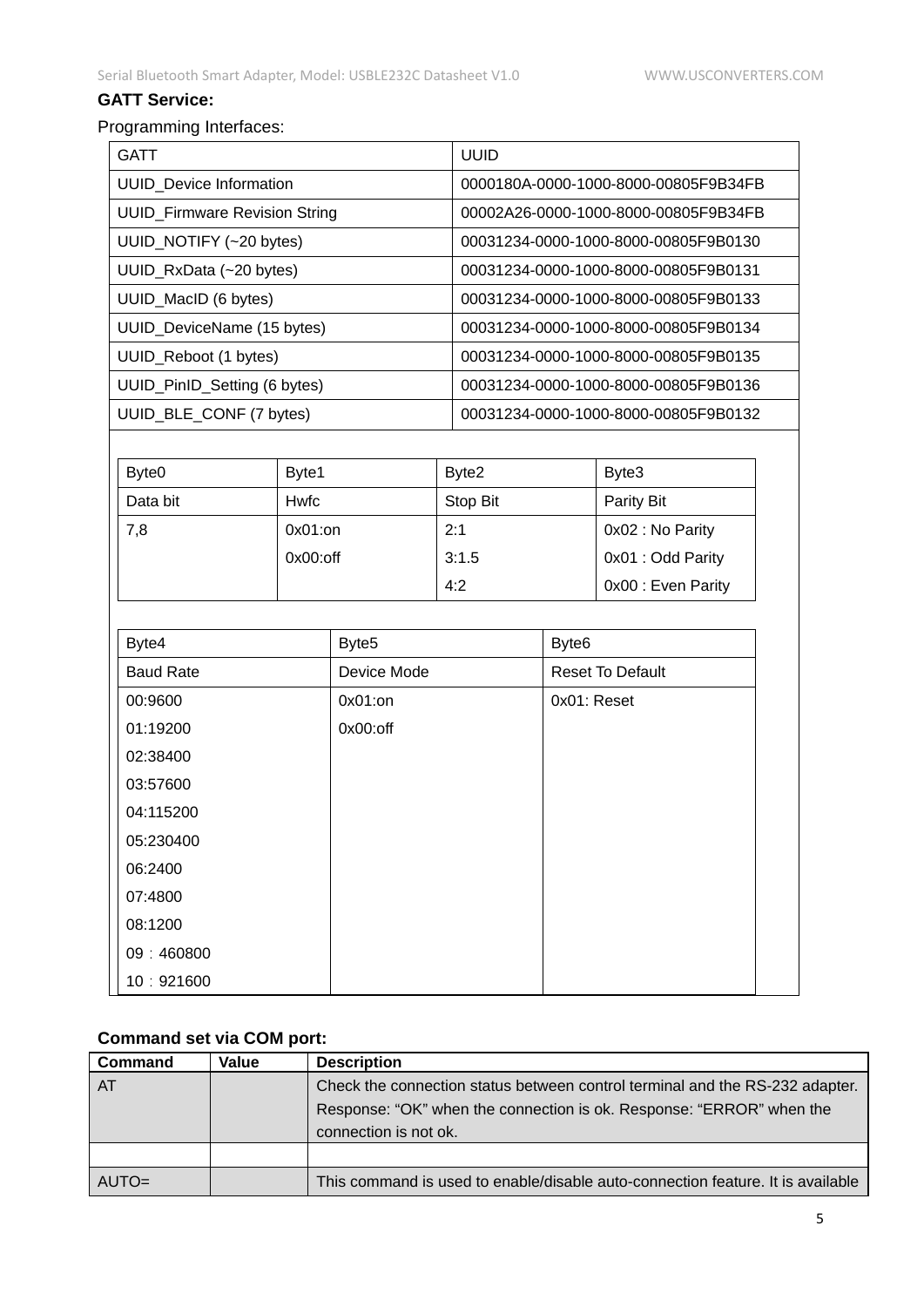|        | only when the adaptor is in the Central (master) role.                                        |
|--------|-----------------------------------------------------------------------------------------------|
| Y      | The Central role adapter will connect the neighboring BLE peripheral adapter                  |
|        | automatically.                                                                                |
| N      | The command will disable the auto link function.                                              |
| ?      | Inquire the current setting.                                                                  |
|        | This command is used to specify the baud rate of COM port.                                    |
|        | The command will need 200 ms delay.                                                           |
| 1200   | 1200 bps                                                                                      |
| 2400   | 2400 bps                                                                                      |
| 4800   | 4800 bps                                                                                      |
| 9600   | 9600 bps                                                                                      |
| 19200  | 19200 bps                                                                                     |
| 38400  | 38400 bps                                                                                     |
| 57600  | 57600 bps                                                                                     |
| 115200 | 115200 bps                                                                                    |
| 230400 | 230400 bps                                                                                    |
| 460800 | 460800 bps                                                                                    |
| 921600 | 921600 bps                                                                                    |
| ?      | Inquire the current baud rate.                                                                |
|        |                                                                                               |
| 7      | 7 data bit                                                                                    |
| 8      | 8 data bit                                                                                    |
| ?      | Inquire the current data bit                                                                  |
|        | This command is used to restore the default settings and originate a warm start.              |
| Y      | Restore the default settings.                                                                 |
|        | The command will re-start the system for 1 second.                                            |
|        | Device Firmware Upgrade via PC software. OTA (Over the air) is available to                   |
|        | upgrade the firmware by APP                                                                   |
| Υ      |                                                                                               |
|        | This command is used to specify whether the adaptor echoes characters                         |
|        | received from the UART back to the DTE/DCE.                                                   |
| N      | Command characters received from the UART are not echoed back to the                          |
|        | DTE/DCE.                                                                                      |
|        | Command characters received from the UART are echoed back to the                              |
|        | DTE/DCE.                                                                                      |
|        | Inquire the current setting.                                                                  |
|        | This command enable or disable flow control signals (CTS/RTS) of the UART                     |
|        | port. Note, the setting is not affected by DEFAULT.                                           |
|        | The command will need 1 second delay.<br>Disable flow control.                                |
|        | Enable flow control.                                                                          |
|        |                                                                                               |
|        | Inquire the current setting<br>This command is used to specify a device name for the adaptor. |
|        | You can specify a friendly name using 0 to 9, A to Z, a to z, space and $-$ , which           |
|        | are all valid characters. Note that "first space or -, last space or - isn't                  |
|        | Y<br>?<br>N<br>Y<br>$\tilde{?}$                                                               |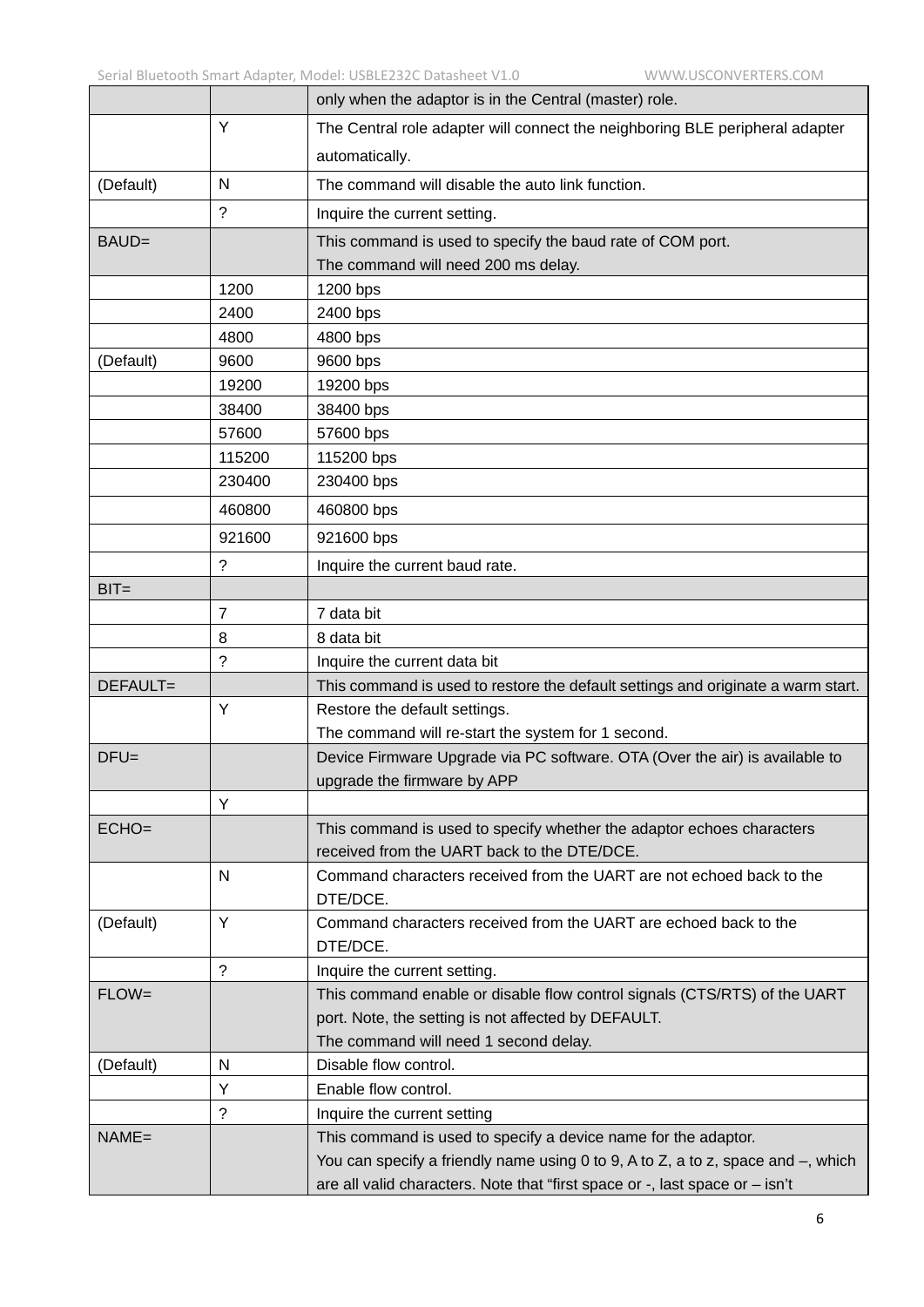|                 |                    | permitted".                                                                     |  |  |
|-----------------|--------------------|---------------------------------------------------------------------------------|--|--|
| (Default)       | USBLE232C          | Default device name                                                             |  |  |
|                 | $XX$ $XX$          | "xxxx" is a character string with the length from 2 to 30.                      |  |  |
|                 | $\mathsf{R}$       | Restore the default name                                                        |  |  |
|                 | $\tilde{?}$        | Inquire the name of the local adaptor.                                          |  |  |
| PARITY=         |                    | This command is used to specify parity bit setting of COM port.                 |  |  |
|                 |                    | The command will need 200 ms delay.                                             |  |  |
| (Default)       | N                  | None parity bit                                                                 |  |  |
|                 | O                  | Odd parity                                                                      |  |  |
|                 | E                  | Even parity                                                                     |  |  |
|                 | ?                  | Inquire the current setting.                                                    |  |  |
| $PIN=$          |                    | This command is used to specify a PIN code. Paired adaptors should have the     |  |  |
|                 |                    | same PIN.                                                                       |  |  |
| (Default)       | 123456             |                                                                                 |  |  |
|                 | $XX$ $XX$          | "xxxx" is a 4~16 digit string or English character (in capital or lower case)   |  |  |
|                 | N                  | Disable authentication by PIN.                                                  |  |  |
|                 | $\mathsf{R}$       | Restore the default pin code                                                    |  |  |
|                 | ?                  | Inquire the current PIN.                                                        |  |  |
| PROMPT=         |                    | The command is used to decide whether result messages are prompted when         |  |  |
|                 |                    | Setup commands are executed. The result messages are: OK/ERROR for              |  |  |
|                 |                    | command execution.                                                              |  |  |
| (Default)       | Y                  | Prompt result messages.                                                         |  |  |
|                 | N                  | Not prompt result messages.                                                     |  |  |
|                 | ?                  | Inquire the current setting.                                                    |  |  |
| $ROLE =$        |                    | This command is used to specify whether the adaptor is in the central or        |  |  |
|                 |                    | peripheral role. If the device role is changed, the adaptor will reboot and all |  |  |
|                 |                    | paired addresses will be cleared.                                               |  |  |
|                 | $\mathsf{C}$       | Set the adaptor to the central role.                                            |  |  |
| (Default)       | P                  | Set the adaptor to the peripheral role.                                         |  |  |
|                 | ?                  | Inquire the current role of the adaptor.                                        |  |  |
| STATUS=         |                    | Inquire all the current setting of the adapter.                                 |  |  |
|                 | $\mathsf{T}$       | Inquire the inner temperature of the IC in centigrade                           |  |  |
|                 | $\tilde{?}$        | Display the current setting of the adapter                                      |  |  |
| STOP=           |                    | This command is used to specify one or two stop bits of COM port.               |  |  |
|                 |                    | The command will need 200ms delay.                                              |  |  |
| (Default)       | 1                  | One stop bit.                                                                   |  |  |
|                 | $\overline{2}$     | Two stop bits.                                                                  |  |  |
|                 | $\overline{\cdot}$ | Inquire the current setting.                                                    |  |  |
| <b>VERSION=</b> |                    | This command is used to inquiry the firmware version.                           |  |  |
|                 | $\ddot{?}$         | Inquire the version codes.                                                      |  |  |

## **Configuring Central and Peripheral: (Similar to Master and Slave roles)**

**By DIP switches:** The central will pair the slave automatically.

- Switch DIP-9 to 0 (Switch)
- Switch DIP-4 to 1 (Master)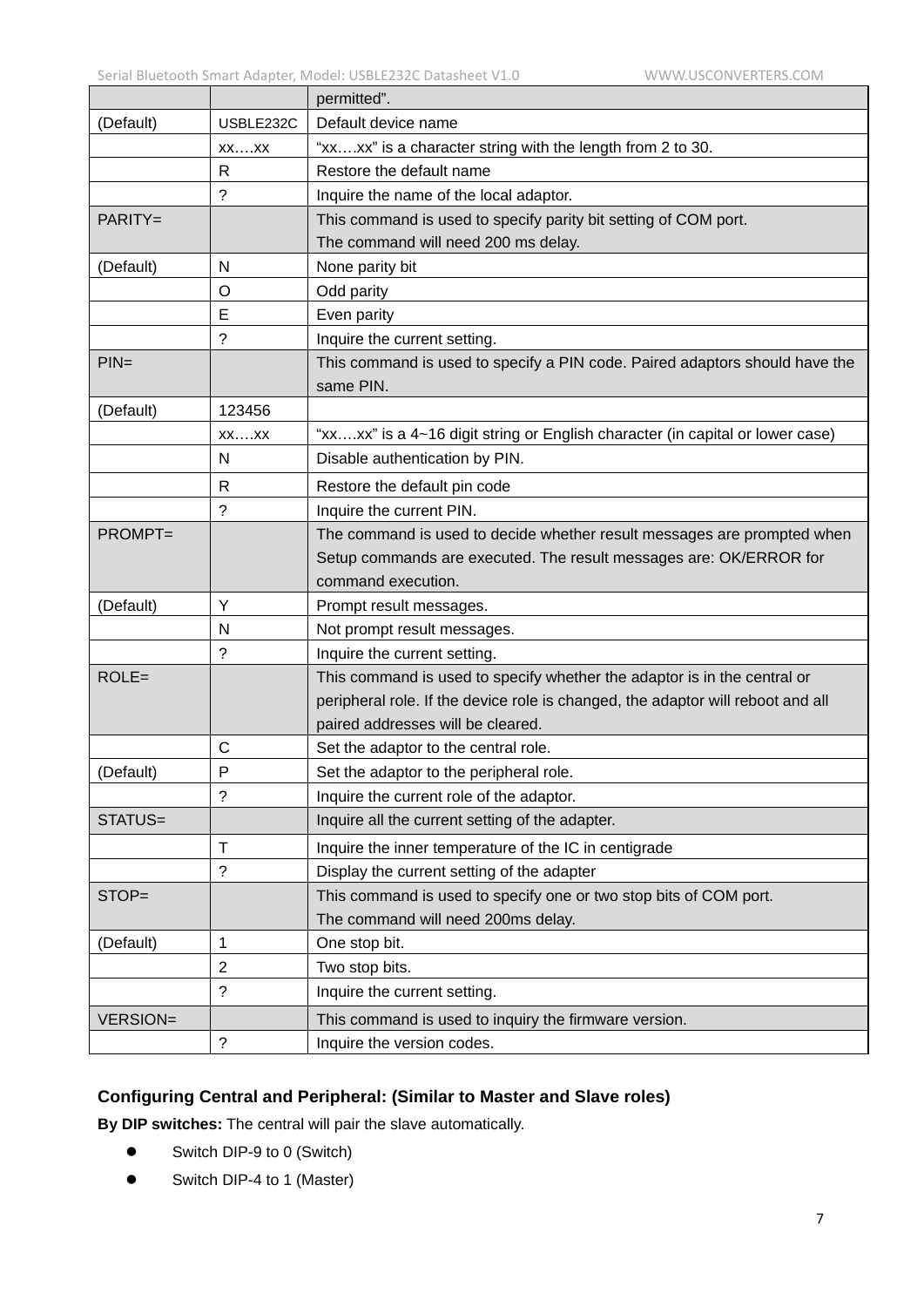- The central will link with the neighboring peripheral automatically. The blue LED will be solid on. The central will link with the paired peripheral next time when powered on.
- Please reset to default and follow above procedure if you want to link with other BLE devices.

#### **By AT command:**

- Set "role=c" or "ROLE=C" in one adapter.
- Set "auto=y" or "AUTO=Y" to enable the auto link
- The central will link with the neighboring peripheral automatically. The blue LED will be solid on. The central will link with the paired peripheral next time when powered on.
- Please reset to default and follow above procedure if you want to link with other BLE devices.

**By APP setup:** (apps can be downloaded from the Google Play Store or the Apple Store):

- The APP will search the BLE and select one as the central.
- Then select the other one as the peripheral and link.
- The central will link with the neighboring peripheral automatically. The blue LED will be solid on. The central will link with the paired peripheral on next time when power on.
- Please reset to the default and follow the above procedures if you want to link with other BLE devices.

**Apps for iOS and Android are available for free.** The APPs are used for configuring the parameters and can also be used for data transmission tests.

**Android:** The Android app can be downloaded from the Google Play Store: <https://play.google.com/store/apps/details?id=tw.com.uconnect.ble232>

Or you can scan the QR code below: